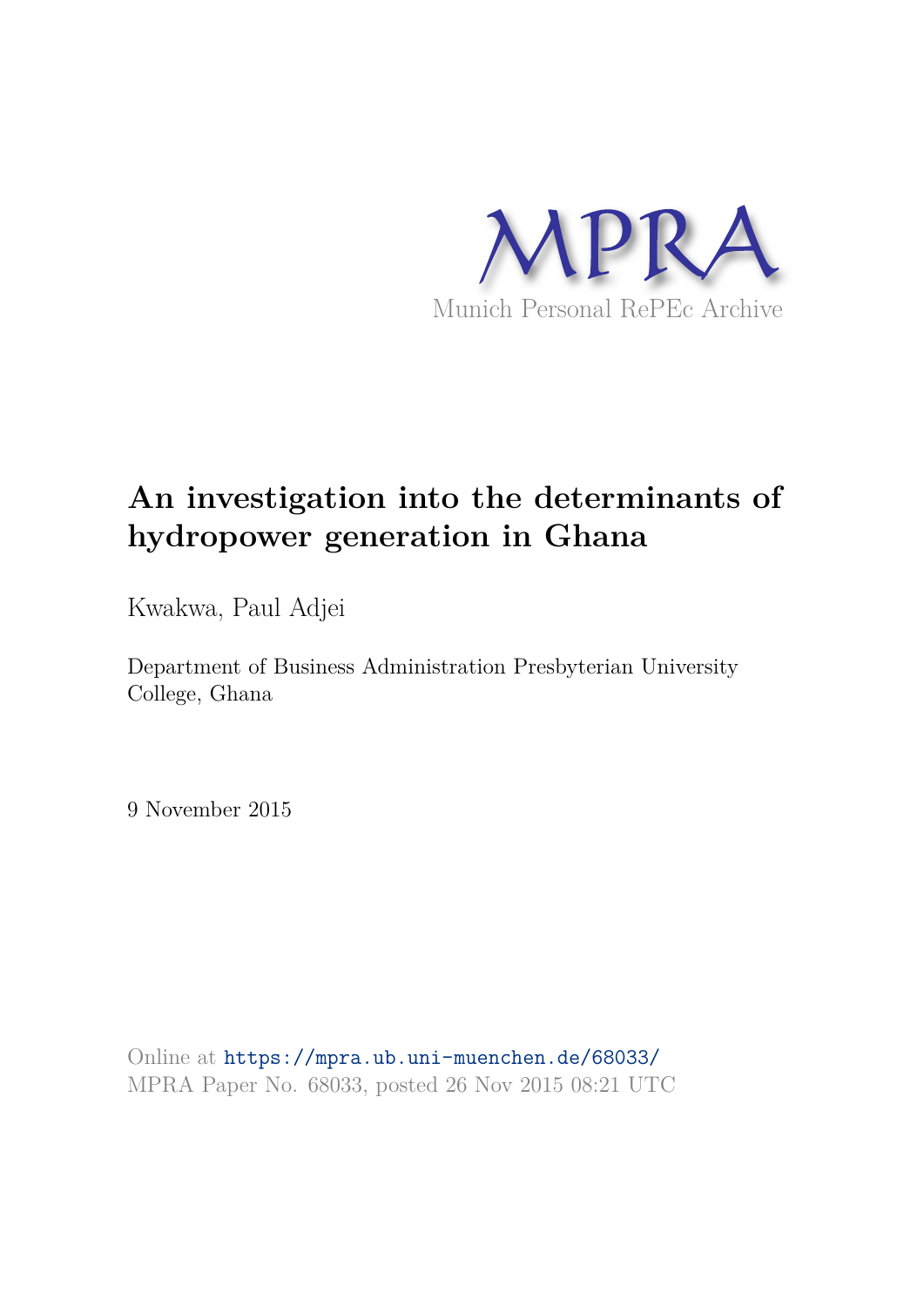#### An investigation into the determinants of hydropower generation in Ghana

Paul Adjei Kwakwa

Department of Business Administration Presbyterian University College, Ghana

[pauladkwa@yahoo.com](mailto:pauladkwa@yahoo.com) 

#### Abstract

The role of electricity to the growth and developmental process of an economy cannot be overemphasized. Therefore, it is the quest of authorities in every economy to meet the supply of electricity needs of the citizens and industries. Although both renewable and non renewable energy source are available for an economy to generate electricity from, the recent concern for cleaner environment has raised interest of many government, environmentalists and policy makers to generate electricity power from renewable source - that are noted for emitting low carbon emission - prominent among them is hydro source. Meanwhile, the electricity supply for the Ghanaian economy which for years was mainly from hydro source has witnessed a reduction in her hydropower generation in the midst of growing electricity consumption but limited supply pushing the country to resort to power sharing. The paper thus investigates into the drivers of the declining hydro power generation in Ghana using annual time series data for the period 1977-2011. Estimations from the Fully Modified Ordinary Least Squares, Dynamic Ordinary Least Squares and Canonical Cointegration Regression estimators revealed Ghana's hydropower generation is influenced by foreign direct investment, alternate source of energy, environmental degradation and trade openness.

Key words: renewable energy; electricity, hydropower, FMOLS, CCR, DOLS, Ghana

#### **Introduction**

Electricity as a source of energy has become an essential commodity for the development of an economy and it is well documented in the literature, particularly the positive relationship between economic growth and electricity usage. Thus the growth of an economy increases with electricity usage. Due to the fact that electricity is needed as a critical input for the productive sectors of the economy namely the manufacturing, financial, communication, transport, education, commercial, health, entertainment and construction, more electricity is consumed towards achieving the desired level of growth and development in an economy. However, an increase in electricity consumption and the high carbon source of electricity power generation particularly from fossil fuel source has threatening environmental consequences as it contributes to the emission of green house gases that lead to global warming and climate change. Consequently policy makers, governments and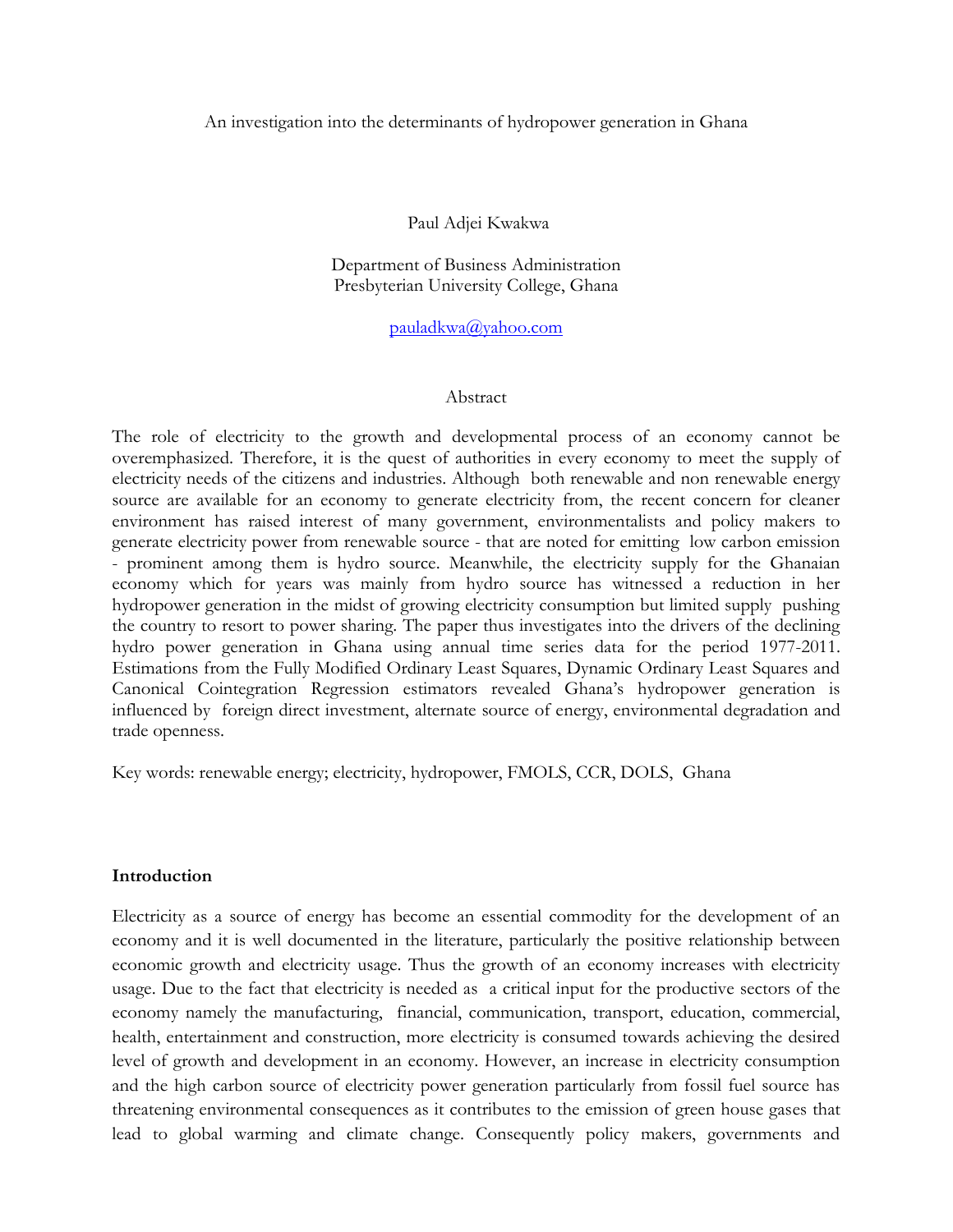environmentalists among others have in recent times sought for ways of minimizing the emission effect of energy uses.

As a result of the interrelationship between electricity consumption and economic growth on one hand, and climate change and energy consumption on the other hand, there has been the quest for efficient usage of energy and the search for low-carbon emission electricity (energy) generation source. Given the above development, the world's attention to the usage of renewable energy as an alternative energy source has gained prominence in recent times. To guide policy making, studies have also been conducted to examine the determinants of renewable energy consumption or the causality between renewable energy and other macroeconomic variables ( see Sadorsky 2009a; Salim and Rafiq 2012; Omri et al. 2015; Jebli et al. 2016; Mehrara et al 2015; Apergis et al. 2010; Farhani 2013) although they compare less in number to studies on non renewable energy. For instance earlier studies by Sadorsky (2009a) found that CO2 emissions and income significantly have a positive effect on renewable energy consumption in the long run while oil price has negative effect for G7 countries. Another study by Sadorsky (2009b) on emerging countries found income to positively increase renewable energy consumption. For a number of OECD countries Apergis and Payne (2010a) over the period 1985–2005 confirmed that renewable energy consumption and economic growth granger cause each other for both short- and long-run periods. Again it was established that long run relationship between real GDP, renewable energy consumption, real gross fixed capital formation, and the labor force exists. Another study by Apergis and Payne (2010b) on the causal relationship between renewable energy consumption and economic growth for 13 Eurasia countries using the 1992–2007 period, established a long run relationship between real GDP, renewable energy consumption, real gross fixed capital formation, and labor force. Also in both the short-run and long-run a bidirectional causality between renewable energy consumption and economic growth was realized. Using data for the period of 1984-2007, Apergis et al. (2010) also examined the causal relationship between  $CO<sub>2</sub>$  emissions, nuclear energy consumption, renewable energy consumption, and economic growth for a group of 19 developed and developing countries and established a positive relationship between emissions and renewable energy consumption. A later study by Apergis and Payne (2011) on six Central American countries over the period 1980– 2006 obtained bidirectional causality between renewable energy consumption and economic growth in both the short- and long-run. Salim and Rafiq (2012) analyzed the determinants of renewable energy consumption of six major emerging economies, namely Brazil, Philippines, India, Indonesia, Turkey and China. They found that income and emission of pollutants contribute to renewable energy consumption.

Recently Rafiq et al (2014) compared the renewable energy adaption of China and India for the 1972 to 2011 period. In the short run the authors found causality from carbon emission to both renewable energy generation and output and from renewable energy granger to output. In the long run bidirectional causality was found among the variables. For the Chinese economy unidirectional causality was found from output to renewable energy and from carbon emission to renewable energy. In the long run they observed unidirectional causality from output to renewable energy generation and bidirectional causality between carbon emission and renewable energy generation. Mehrara et al. (2015) investigated into the driving forces of renewable energy consumption for Economic Cooperation Organization (ECO) countries, over the period 1992-2011 and found socioeconomic environment, institutional environment proxies, urban population, and human capital as the explanatory variables of renewable energy consumption.

Also, Jebli and Youssef (2015a) using data for the period 1980–2009 established a short-run unidirectional causality running from trade, GDP,  $CO<sub>2</sub>$  emission and non-renewable energy to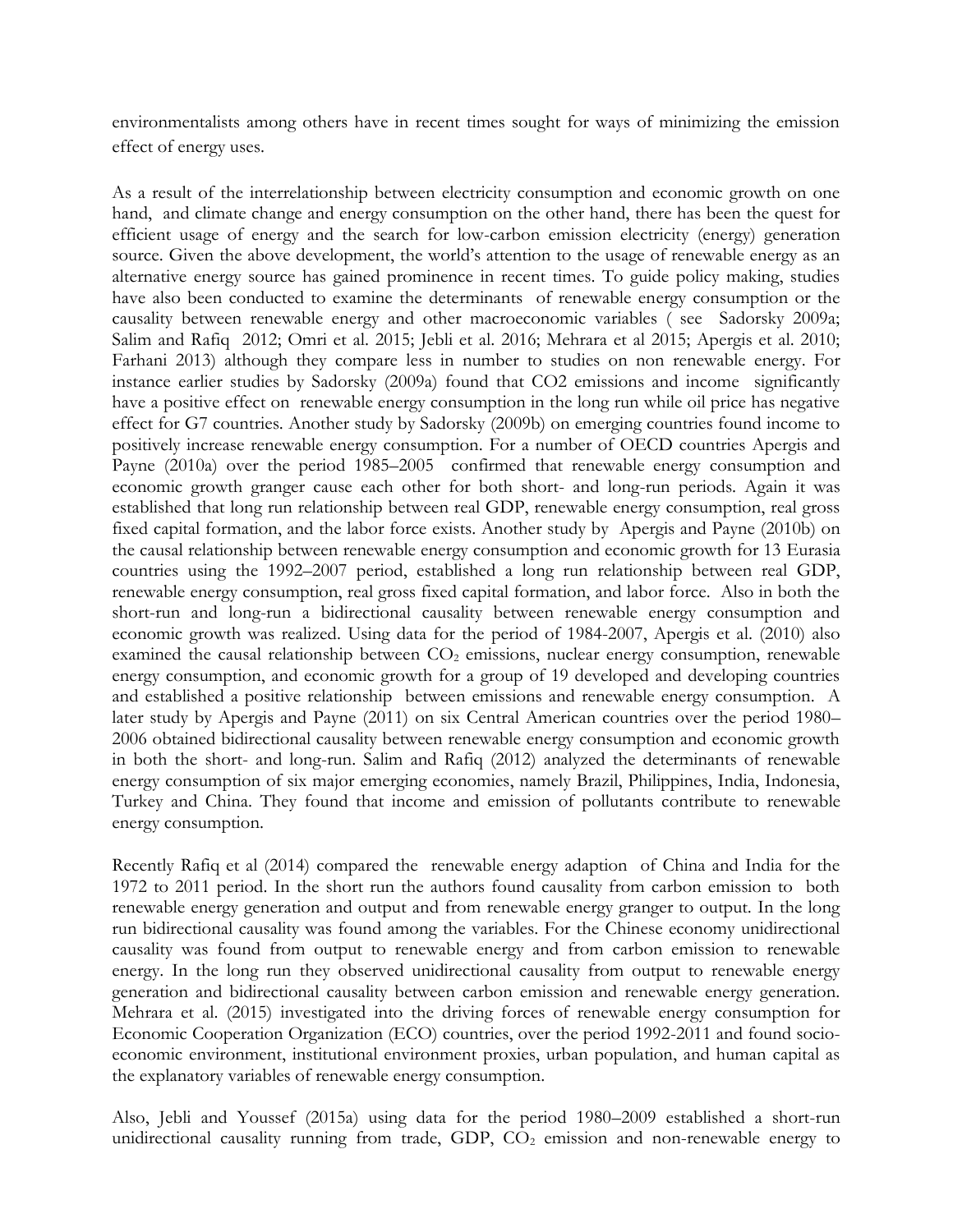renewable energy for the Tunisian economy while Jebli and Youssef (2015b) for a sample of 69 countries noted a bidirectional causality between non-renewable energy and trade in the short run and long run for the period of 1980–2010. Ackah and Kizys (2015) examined the determinants of renewable energy demand in oil-producing African countries over the period of 1985 to 2010 . They established that real income per capita, energy resource depletion per capita, carbon emissions per capita and energy prices contribute significantly to the demand of renewable energy demand for these countries. Jebli et al. (2015) found import and export granger cause renewable energy consumption for sub Saharan African countries over the period of 1980-2010. In a much recent research, Jebli et al. (2016) examined the role of trade, renewable and non renewable energy towards environmental degradation for OECD countries over the period 1980–2010. The authors observed a bidirectional causality between renewable energy consumption and imports on one hand and renewable and non-renewable energy consumption on another hand. Again in the short run they found export and output granger cause renewable energy.

Works by Omoju (n.d), Carley, 2009; Johnstone et al., 2010; Marques and Fuinhas, 2012; Marques et al., 2010; Menz and Vachon 2006 have also looked at various factors that influence the generation of renewable energy. For insatnce Menz and Vachon (2005) established renewable portfolio standards and requiring electricity suppliers to provide green power options to customers positively increased wind power development. On the other hand they found wind power development is reduced by retail choice reduces that in several states of America. Aguirre & Ibikunle 2014 in their study obtained a positive effect for CO2 emissions, Kyoto protocol, biomass and solar potential on renewable energy development but a negative effect for participation of coal, oil, natural gas and nuclear power in electricity generation. Omoju (nd) also noted for the Chinese economy that income, trade openness, FDI increases renewable energy development while carbon emission and fossil use reduce.

Many economies particularly, the developed countries and developing Asian economies have intensified the development of their renewable energy for electricity generation. According to the International Finance Corporation 2015 report, globally the dominant renewable source of energy for electricity is hydro, contributing about 16 percent of electricity generated and this figure is expected to grow. The report continues to say that Asia has by far the largest hydropower technical potential, followed by Latin America and North America. China has the highest existing energy generation and uses 24 percent of its potential. As a renewable source, hydropower has the potential of contributing to sustainable development; it relies less on imported fuels with their associated risk of price volatility, supply uncertainty and foreign currency requirements; and it offers other pecuniary benefits such as storage for drinking and irrigation, drought-preparedness, flood control protection and aquaculture among others (International Finance Corporation 2015). With these potentials associated with hydropower, many countries from the developed countries and developing Asian economies have harnessed their hydropower resources opportunities.

However, many developing countries including Ghana blessed with numerous hydro sources have failed to generate the needed power to meet the growing energy demand of industries and households. Meanwhile, the role of electricity in Ghana's growth and development cannot be overemphasized and its demand has been increasing steadily. For instance from 2000 to 2009, there was a 1.4% annual growth in peak power demand of 1,258 MW to 1,423 MW respectively (PSEC and GRIDCo., 2010) which exceeds the generating capacity of electricity in the economy predominantly from hydro source and thermal plants. With the numerous water bodies in the country, Ghana has built three hydro plants on her river bodies. The Akosombo power dam built in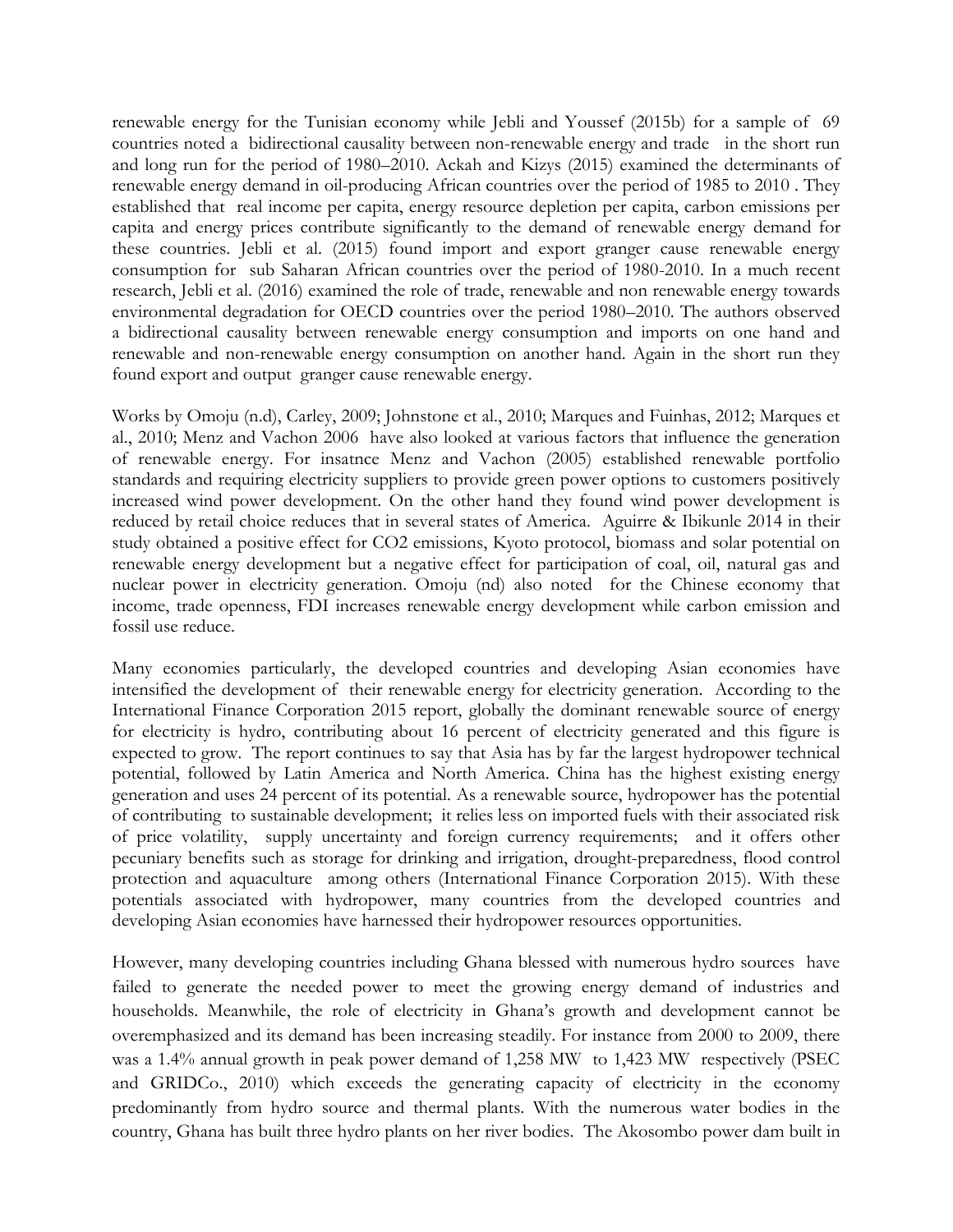1966 on the Volta river is the first and largest hydro source of power. It has an installed capacity of 1020MW. The Kpong hydro power plants built in 1982 also on the Volta river has the capacity of 160 MW. The latest power plants is the Bui power plants whose capacity is 400MW of power is built on the Bui river. There are laid down plans to harness other opportunities from other water bodies in the country. Until then, to supplement the country's electricity generation, Ghana relies on thermal plants that together generates 790 MW).

However addressing the nation's problem of inadequate electricity supply, ensuring sustainable electricity supply for the future generation and climate change through carbon emission requires Ghana increases her reliance on renewable energy source for electricity generation. Notwithstanding this the development of renewable energy particularly hydro power has been sluggish as it took close to 20 years for the second project to be built and over another 30 years for the third project to be built. Furthermore, hydropower generation in the country comparatively has been reducing over the years. Data from the world development indicators reveal that between 1971 to 1991 the share of hydro power generation in the total electricity generated electricity grew at annual average rate of 6% but this has reduced to 2% from 1991 to 2011.

The above situation calls for recognizing the factors behind the falling trend of hydro share of electricity generation in the Ghana which will come in handy when studies have been conducted to reveal such factors. Identifying the driving force of the low hydro power generation will offer guidelines for policy makers. However, to the best of the author's knowledge, such a study does not exist for the country. It is against this background that the present study aims at examining the forces behind the falling hydro power generation in Ghana.

The present study contributes to the literature on renewable energy in a number of ways. Firstly previous studies on renewable energy mentioned earlier have focused on the determinants of the consumption side with little known about the generation side. But as the world's concern for climate change and energy has increased it is important to consider the supply or generation side of renewable energy. However, such studies are scarce. The only papers the author has come across to have dealt with the issue of generation renewable energy are Omoju (n.d), Kwakwa (2015), Carley, 2009; Johnstone et al., 2010; Marques and Fuinhas, 2012; Marques et al., 2010; Menz and Vachon 2006 but even they have little evidence on the development of hydropower generation. With such dearth of study on the drivers of renewable energy generation more studies are needed to offer inputs for policy making of which this papers does.

Secondly, the paper provides evidence from sub Saharan Africa (SAA) region where energy poverty is high despite the abundance of rich energy resources both renewable and non-renewable. Also as a region that is said to be negatively affected by climate change it is important that efforts are made to reduce emissions that contribute to climate change which includes generating power from the renewable energy resources especially water. However, countries in the sub region including Ghana have failed to fully develop and generate energy from the renewable resources. The results from the study thus throws light on the possible reasons for that.

Thirdly although this is not the only study on electricity (energy) in the Ghanaian context this paper is novel because previous studies on energy have placed emphasis on identifying the drivers of the various dimensions of energy consumption (Acka and Adu 2013; Mensah and Adu 2013; Ackah et al. 2014; Ackah and Adu 2014; Adom et al. 2012; Adom and Bekoe 2013; Adom 2013; Karimu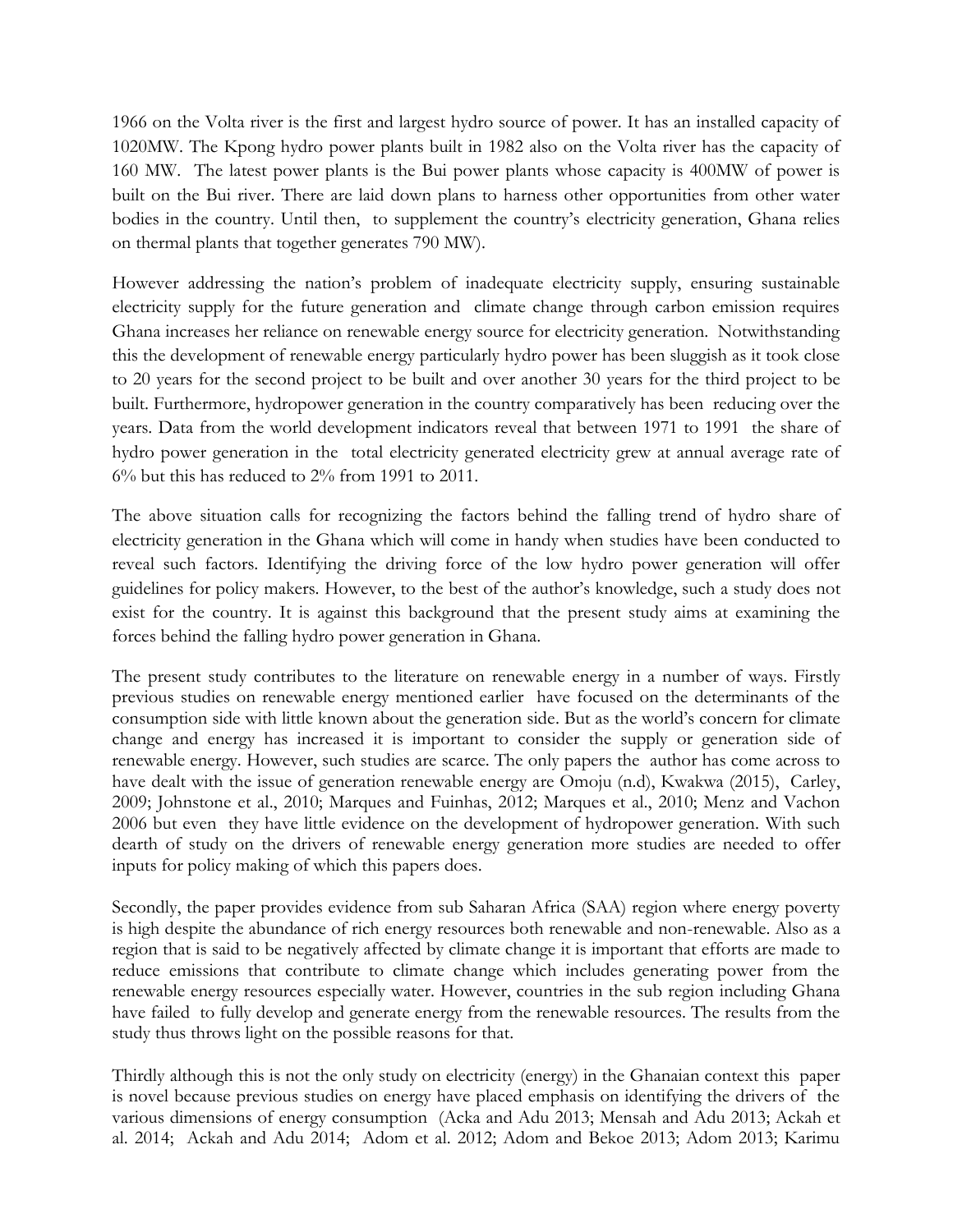2013; Kwakwa et al. 2013; Manyo-Plange 2011; Kuunibe et al. 2013; Adom and Kwakwa 2014, Adom and Bekoe 2012; Kwakwa and Aboagye 2014), the energy-growth nexus (see Kwakwa 2014; Kwakwa 2012; Adom 2011; Dramani et al. 2012; Bildirici 2013; Wolde-Rufael 2006 ) and the effect of energy on carbon emission (Kwakwa et al 2014). However, none of these studies have dealt with the determining factors of the energy supply side of the economy as it is captured in this paper.

To this end, the paper modeled hydroelectricity generation as a function of foreign direct investment, alternate source of energy, environmental degradation, trade openness and financial development for the 1975-2011 period using annual time series data. The Fully Modified Ordinary Least Squares, Dynamic Ordinary Least Squares and Canonical Cointegration Regression estimators revealed Ghana's hydropower generation is influenced by foreign direct investment, fossil fuel usage, environmental degradation and trade openness. Thus both economic and environmental factors are very crucial and they should be incorporated in plans to generate more hydroelectricity.

The rest of the paper is organized as follows. Section 2 presents the methodological and data issues .Section 3 discusses the estimated results. Section 4 concludes the article and draws some policy implications.

## **2. Methodology 2.1 Economic motivation and model specification**

In deciding on which variables to choose as explanatory variables of the hydroelectricity generation for Ghana the study draws inspiration from economic theory and empirical studies. The theory of supply suggests that the supply of a good and service is determined primarily by the price of the good, cost of production and technology. This is expressed mathematically as

$$
QS = a + \beta_i X \tag{1}
$$

Where  $\overline{QS}$  is the quantity supplied, *a* is a constant term,  $\beta_i$  is the coefficient of the explanatory variables *X* which in this case price of the good, cost of production and technology

From equation 1 the generation of hydropower (ES) can be expressed as

$$
ES = a + \beta_i X \tag{2}
$$

From empirical research, environmental degradation is included in the explanatory variables as it has been identified as a factor that increases desire of economies resort to renewable energy supply (Omuju n.d). On the other hand a deteriorated environment may limit the energy which can be generated from hydro energy (see Ubi et al. 2013). For instance bush fires and climate change affect the pattern of rainfall and subsequently the level of water which will negatively affect power generated from hydro. Another variable of interest is foreign direct investment. By increasing the resources available for production, increasing research and development and promoting investment activities an increased foreign direct investment (see Borensztein et al. 1998; Alfaro et al. 2004; Freckleton et al. 2012; Umoh et al. 2012; Sakyi et al. 2015) channeled towards the hydropower sector is expected to enhance generation of electricity.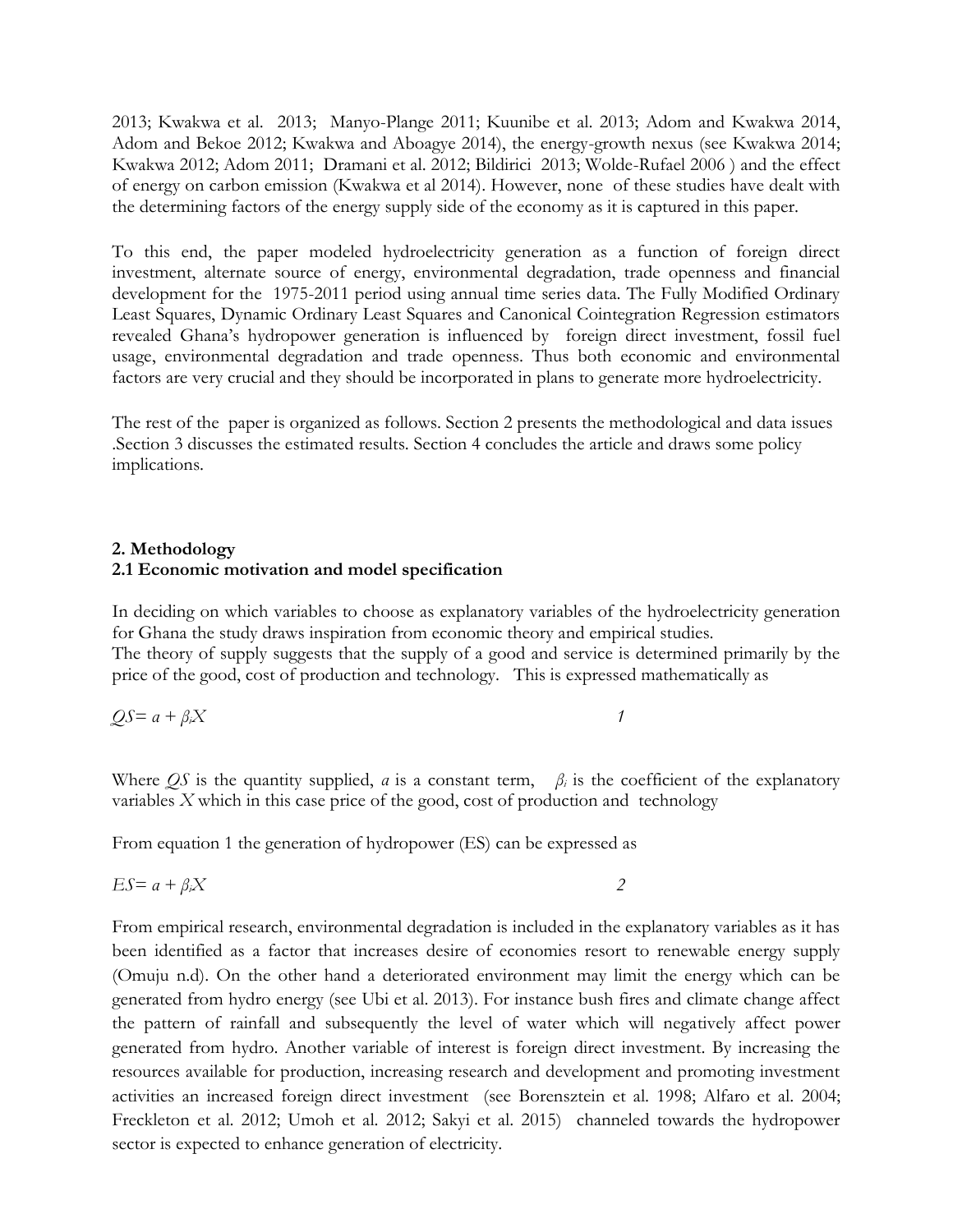The energy mix in the generation of electricity (Ubi et al. 2013, Omuju n.d) is also of interest here. Because the supply of hydro electricity is likely to receive competition from other source of energy regarding the allocation of scarce resources of an economy, the study examines the effect the alternative source of energy will have on hydro power generation. From the argument that trade liberalization leads to specialization, efficiency (Sakyi et al 2015 ) and increases stock of knowledge or transfer of ideas and technology (Asiedu 2013), trade openness can in this regard increase power generated from hydro source for an economy. Financial development can also enhance energy generation by making readily funds for investment.

Following from the above discussions an empirical model that is developed for this study takes the form:

$$
ES = a + \beta_1 PR + \beta_2 PCO + \beta_3 TECH + \beta_4 END + \beta_5 FDI + \beta_6 FOS + \beta_7 TO + \beta_8 MS + \mu
$$
 3

Where *ES* and *a* remain as explained earlier on, the betas stand for the coefficients of the explanatory variables. *PR* is the price of electricity, *PCO* is the cost of production, *TECH* is level of technology, *END* environmental degradation, *FDI* is the foreign direct investment, *FOS* is the alternate source of energy, *TO* represents trade openness and *MS* represents financial development. Owing to the difficulty involved in getting data on cost of production, price and technology the final estimation dropped these three variables. To interpret results as elasticities, the log form of all the variables used for the final estimation.

# **2.2 Data and econometric technique**

The study aims at investigating the effect of foreign direct investment, trade openness, financial development, environmental degradation and alternative source of energy on the generation of hydroelectricity for Ghana. Time series data for period 1975-2011 accessed from WDI (2015) is used for the study. In this study the measure of hydroelectricity supply is electricity production from hydroelectric sources (% of total) and foreign direct investment is measured as foreign direct investment, net inflows (% of GDP). Trade openness is represented by the sum of import and export as a share of GDP; financial development is measured as money supply; and environmental degradation is measured is emission of carbon dioxide. Table 1 below gives a summary statistics of the variables.

| таріс т. бинініат<br>stausucs of the valiables |            |             |          |          |          |          |
|------------------------------------------------|------------|-------------|----------|----------|----------|----------|
| <b>Statistics</b>                              | <b>FOS</b> | FDI.        | TO.      | CO       | MS       | ES       |
| Mean                                           | 23.28891   | 2.049809    | 55.84996 | 4655.504 | 22.61127 | 90.16432 |
| Median                                         | 20.74249   | 1.186981    | 56.66912 | 4055.702 | 22.85738 | 98.88652 |
| Maximum                                        | 40.79426   | 9.517043    | 116.0484 | 8929.145 | 34.10823 | 100.0000 |
| Minimum                                        | 11.52890   | $-0.660372$ | 6.320343 | 2079.189 | 11.30499 | 53.41072 |
| Std. Dev.                                      | 6.906735   | 2.701024    | 30.89970 | 1989.023 | 6.589494 | 13.52787 |
| Observations                                   | 37         | 37          | 37       | 37       | 37       | 37       |

Table 1: summary statistics of the variables

With time series estimation, it is important to run unit root test of the series in order to know their stationarity situation. Identifying whether the variables are stationary or not is critical since non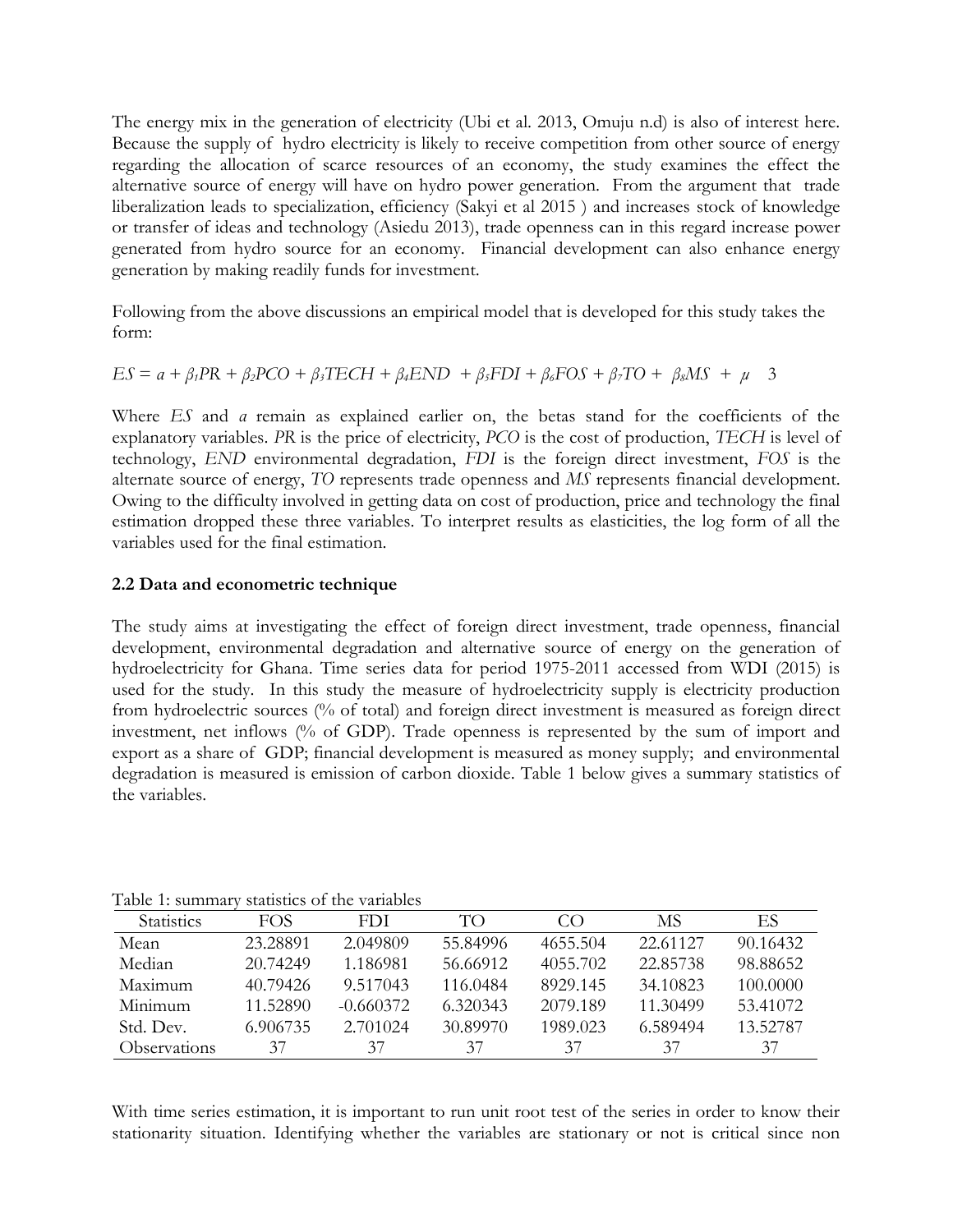stationary variables could lead to spurious regression. In the literature *nonstationary* variable is of the nature of random walk:

$$
X_{t}=X_{t-1}+\mathcal{E}_{t}
$$

where  $\epsilon$  is a stationary random disturbance term. The series has a constant forecast value, conditional on *t*, and the variance is increasing over time. The random walk is a difference stationary series since at the first difference of *X* it becomes stationary:

$$
X_t - X_{t-1} = (1-L) X_t = \mathcal{E}_t
$$

The number of times a series is differenced for it to become stationary or the number of unit roots contained in the series determines the order of integration. If it is differenced once like the one above then it is integrated of the order one, I(1). If at levels that is without taking the difference of the series it is stationary then it is integrated of the order zero I(0).

In this regard all the variables to be used in estimating equation (2) are subjected to the unit root test using the Augmented Dickey Fuller (ADF) by Dickey and Fuller (1979) and Phillip-Perron (*1988)*  that have been widely used in countless studies. The stationarity test is done with the null hypothesis that the series is not stationary or it contains unit root and the alternate is the series is stationary or does not contain unit root. An accepted null hypothesis would require the series is differenced until stationarity is attained.

Next the long run relationship that exists between hydroelectricity generation, environmental degradation, alternate source of energy, trade openness, foreign direct investment and financial development is examined. This is informed by argument due Engel and Granger (1987) that although individual series may not stationary at levels, a linear combination between them may generate stationarity. In this case the variables are said to be cointegrated and a long run relationship established among them. The study employs the Engle-Granger (1987), Phillips-Ouliaris (1990) residual-based tests for cointegration and the Johansen (1995) system framework cointegration tests. The residual test is undertaken by examining whether the residual obtained from an OLS regression is stationary or not. If the residual is stationary then the variables are cointegrated. The difference between the two residual base tests is that Engle-Granger test uses a parametric augmented Dickey-Fuller (ADF) approach, while the Phillips-Ouliaris test uses the nonparametric Phillips-Perron (PP) methodology. In the light of this the null hypothesis of no cointegration is tested against the alternate of cointegration. The system cointegration by Johansen approach tests for the number of cointegrating vectors among variables.

To identify the effects of the drivers of hydroelectricity generation the study then employs the Fully Modified OLS (FMOLS) and Canonical Cointegrating Regression (CCR). Following closely Adom and Kwakwa (2013), the fully modified OLS estimator developed by Philips and Hansen (1990) is given in the equation below:

$$
\Phi_{FME} = \left(\sum_{t=1}^{T} Z_t Z_t\right)^{-1} \left(\sum_{t=1}^{T} Z_t y_t^+ - T \hat{J}^+\right)
$$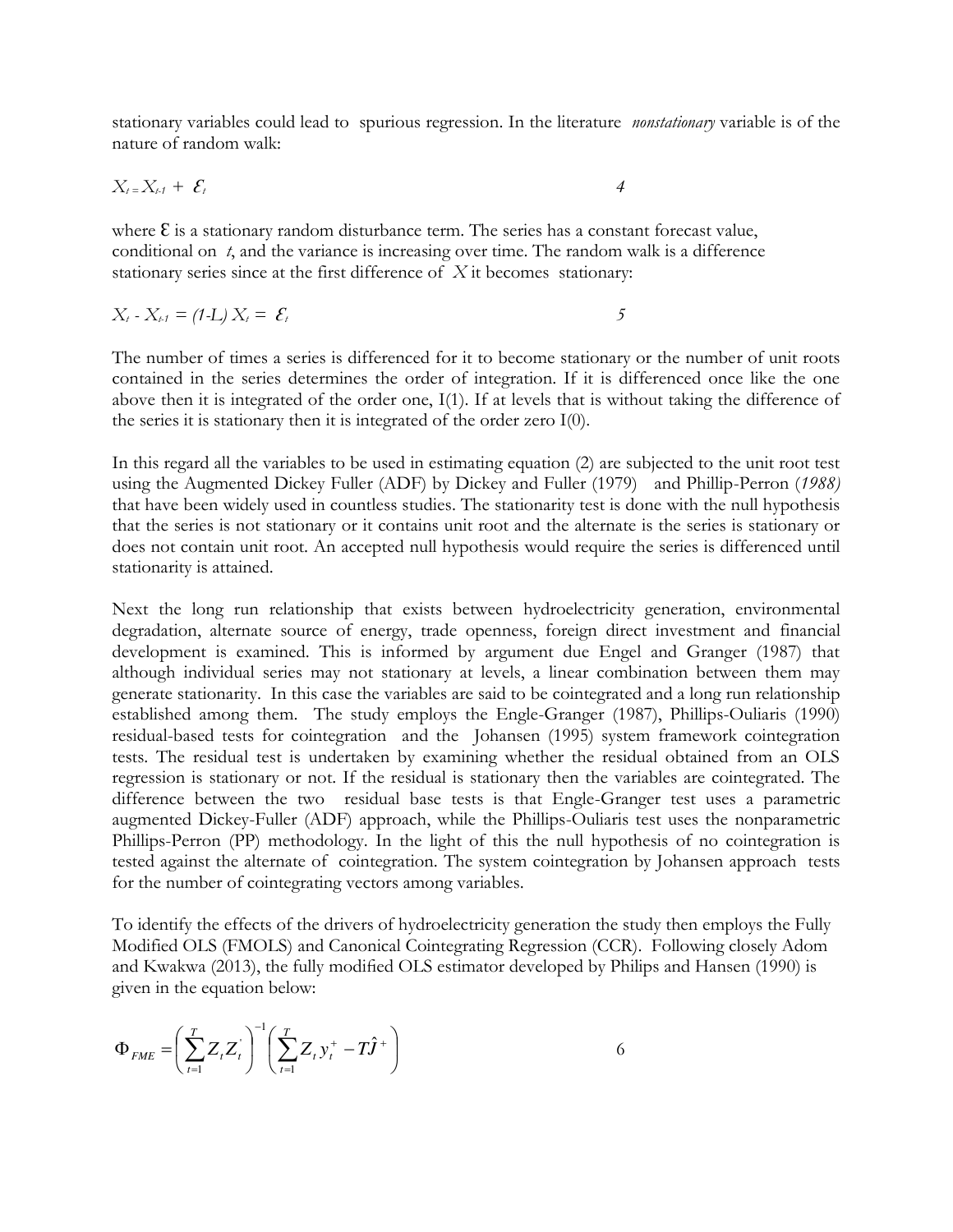where  $y_t^+ = y_t - \hat{\lambda}_{ox} \hat{\lambda}_{xx}^{-1} \Delta x_t$  is the correction term for endogeneity, and  $\hat{\lambda}_{gx}$  and  $\hat{\lambda}_{xx}$  are the kernel estimates of the long-run covariances,  $\hat{J} = \hat{\Delta}_{ox} - \ddot{\lambda}_{ox} \hat{\lambda}^{-1}_{xx} \Delta_{xx}$  is the correction term for serial correlation, and  $\hat{\Delta}_{ox}$  and  $\hat{\Delta}_{xc}$  are the kernel estimates of the one-sided long-run covariances.

The canonical cointegration regression by Park [1992], which is similar to the FMOLS deviates along the line that the FMOLS uses the transformations of both the data and estimates while the CCR uses only the data transformation and selects a canonical regression among the class of models representing the same cointegrating relationship. The CCR estimator is thus shown below:

$$
\hat{\Phi}_{CCR} = \left(\sum_{t=1}^{T} Z_t^* Z_t^* \right)^{-1} \sum_{t=1}^{T} Z_t^* Y_t^*
$$
\n
$$
\mathbf{V} = \begin{pmatrix} \n\sum_{t=1}^{T} Z_t^* Z_t^* & \n\end{pmatrix}
$$
\n
$$
\mathbf{V} = \begin{pmatrix} \n\sum_{t=1}^{T} Z_t^* Y_t^* & \n\end{pmatrix}
$$
\n
$$
\mathbf{V} = \begin{pmatrix} \n\sum_{t=1}^{T} \mathbf{V} X_t^* & \n\end{pmatrix}
$$
\n
$$
\mathbf{V} = \begin{pmatrix} \n\sum_{t=1}^{T} \mathbf{V} X_t^* & \n\end{pmatrix}
$$

where  $Y_t^* = (X_t^{*1}, D_t'), X_t^* = X_t - (\hat{\Sigma}^{-1} \hat{\wedge}_2) \hat{\vee}_t$  $f^* = (X_t^{*1}, D_t'), X_t^* = X_t - (\hat{\Sigma}^{-1} \hat{\wedge}_2) \hat{\vee}_t$  and  $Y^* = Y_t - \hat{\Sigma}^{-1} \hat{\wedge}_2 \hat{\beta} + [\hat{\eta}_{22}^{-1} \hat{\omega}_{21}] \hat{\vee}_t$  $2$  P  $\pm$  1/22  $\hat{\Sigma}^{-1} \hat{\wedge}_2 \hat{\beta} + [\hat{\eta}_{22}^{-1} \hat{\omega}_{21}] \hat{\nu}_t$  denotes the transformed data,  $\hat{\beta}$  is an estimate of the cointegrating equation coefficients,  $\hat{\lambda}_2$  is the second column of  $\hat{\wedge}$  and  $\hat{\Sigma}$  denotes estimated contemporaneous covariance matrix of the residual.

#### **3. Empirical Results and Discussion**

This section presents and discusses the result of the unit root test of series, cointegration test, and long-run determinants of hydroelectricity generation for Ghana.

## 3.1 Unit root and cointegration results

The results of the unit root test is reported in Table 2. The results from both ADF and PP test indicate that none of the variable is stationary at levels but all becomes stationary at first difference. Thus all the variables are integrated of order one, I(1) at significant levels.

Having attained stationarity the long run relationship between hydroelectricity using the Engel-Granger test, Philip-Ouliaris test and Johansen test is examined. The generated results are reported in Tables 3 and 4. The results from both Engel-Granger test and Philip-Ouliaris tests in Table 3 shows that the null hypothesis of no cointegration is rejected by the tau tests while the z-test does not reject it. In addition, from the Johansen test 2 cointegrating equations at 5% level of significance is confirmed by the Trace test while the Max-eigenvalue test indicates 1 cointegrating equations at 5% level of significance. Thus on the balance it can be concluded that there is a long run relationship between hydroelectricity generation, environmental degradation, environmental degradation, trade openness, foreign direct investment and financial development.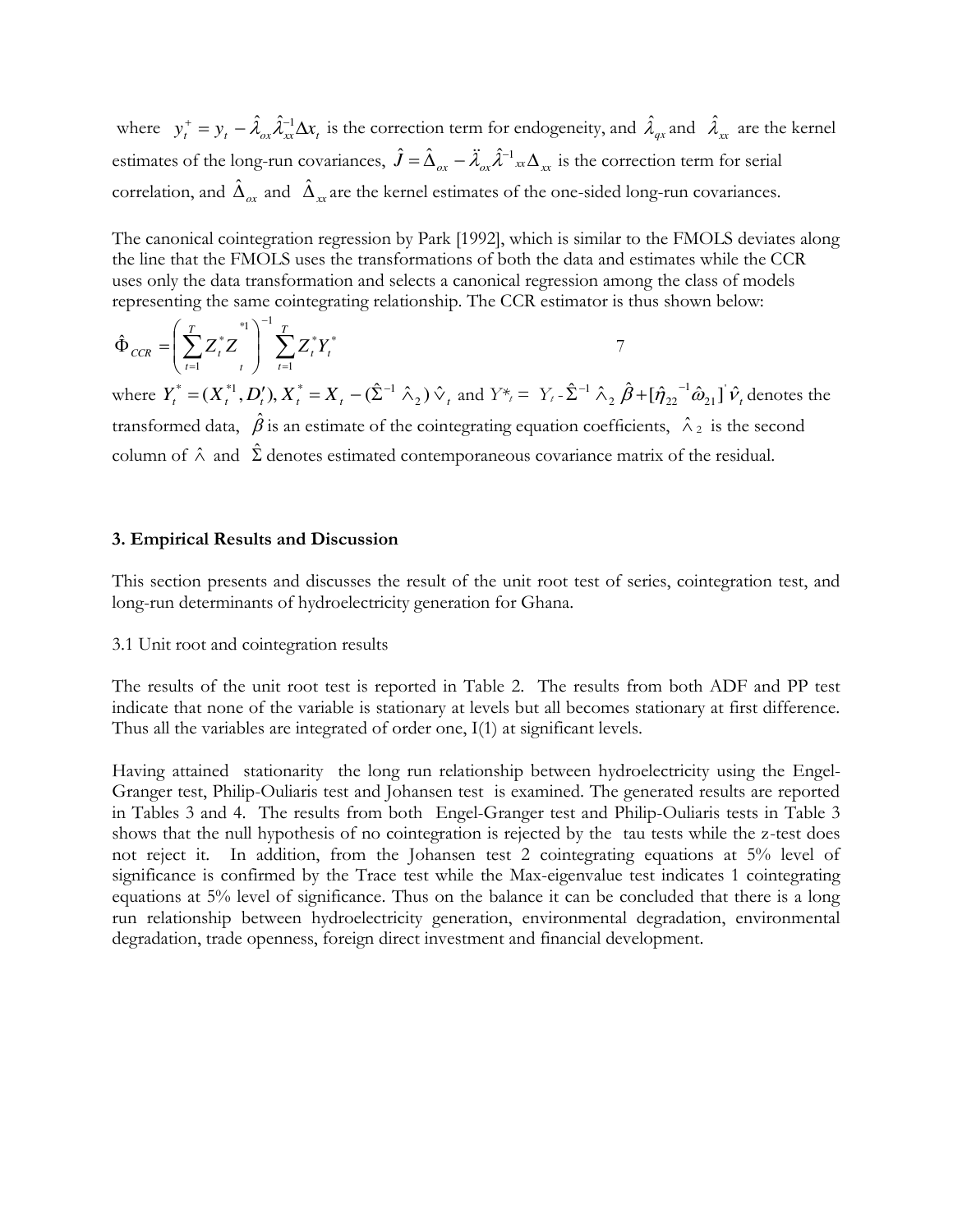| Variables    | ADF-test                   | PP-test      |
|--------------|----------------------------|--------------|
|              |                            |              |
|              | Series in levels           |              |
| <b>LES</b>   | 0.3314                     | $-1.4359$    |
| LFDI         | $-0.7736$                  | $-0.6940$    |
| <b>LFOS</b>  | 0.1662                     | $-0.4995$    |
| LMS          | $-1.1169$                  | $-1.2855$    |
| LEND         | $-1.0241$                  | $-0.7319$    |
| <b>LTO</b>   | $-0.8235$                  | $-1.0372$    |
|              |                            |              |
|              | Series at first difference |              |
| <b>DLES</b>  | $-7.8986***$               | $-8.0401***$ |
| <b>DLFDI</b> | $-5.0992***$               | $-5.1800***$ |
| <b>DLFOS</b> | $-8.3409***$               | $-9.1414***$ |
| <b>DLMS</b>  | $-5.9488***$               | $-5.9602***$ |
| DLEND        | $-9.4106***$               | 18.3057***   |
| DLTO         | $-3.9616***$               | $-3.7103***$ |

| Table 2: Unit root test |  |  |  |
|-------------------------|--|--|--|
|-------------------------|--|--|--|

\*\*\* and \*\* indicate significance level at 1% and 5% respectively

|  |  |  | Table 3: Engel-Granger and Philip-Ouliaris unit root test |  |
|--|--|--|-----------------------------------------------------------|--|
|  |  |  |                                                           |  |

| Cointegration Test | tau-test    | z-test     |
|--------------------|-------------|------------|
| Engle-Granger      | $-6.0911**$ | 263.9811   |
| Philip-Ouliaris    | $-6.8468**$ | $-26.8337$ |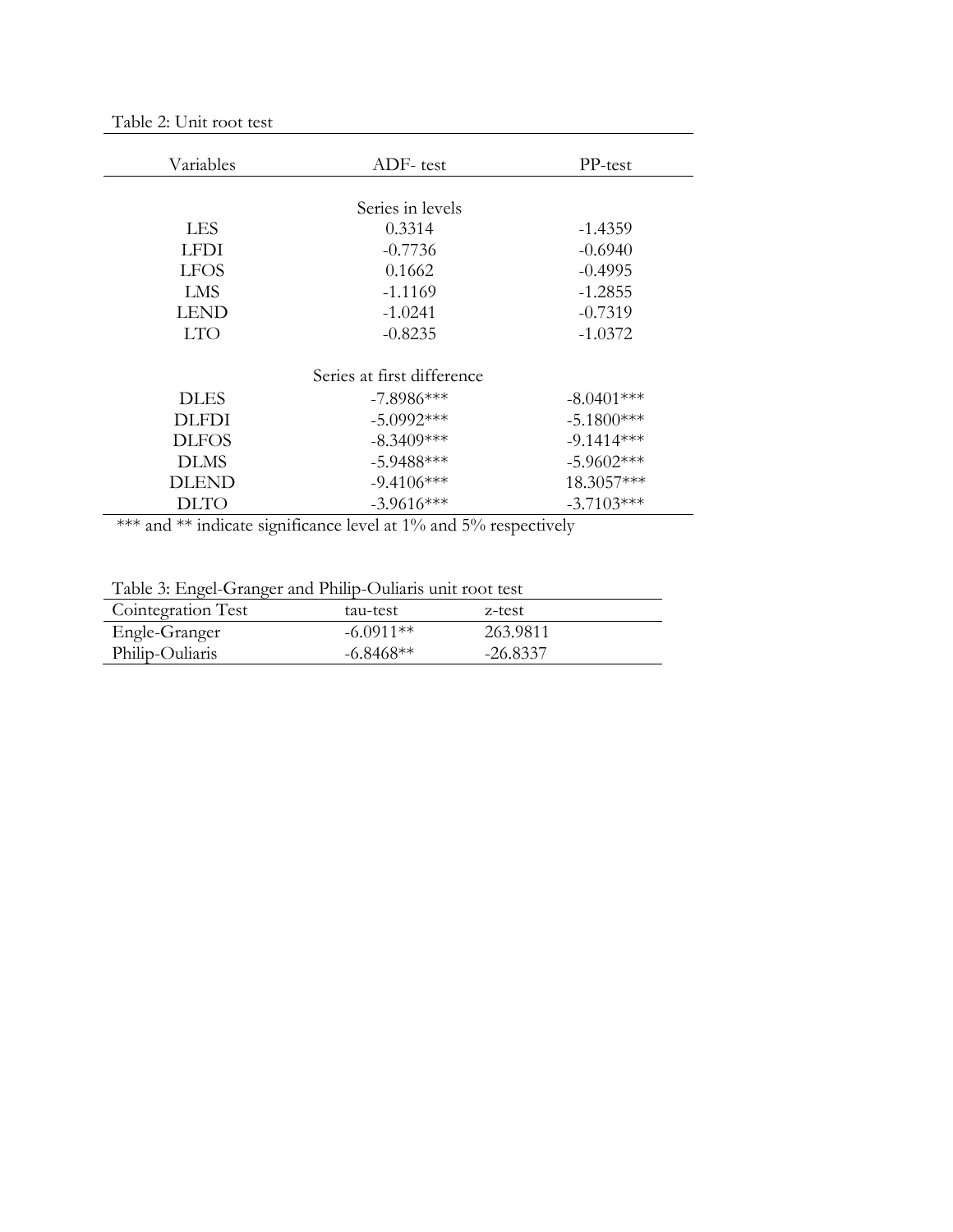| Unrestricted Cointegration Rank Test (Trace)              |            |                        |                |           |  |  |
|-----------------------------------------------------------|------------|------------------------|----------------|-----------|--|--|
| Hypothesized                                              |            | Trace                  | 0.05           |           |  |  |
| No. of $CE(s)$                                            | Eigenvalue | Statistic              | Critical Value | $Prob.**$ |  |  |
| None $*$                                                  | 0.842597   | 153.4012               | 125.6154       | 0.0003    |  |  |
| At most $1*$                                              | 0.669943   | 97.93285               | 95.75366       | 0.0351    |  |  |
| At most 2                                                 | 0.567501   | 64.67819               | 69.81889       | 0.1201    |  |  |
| At most 3                                                 | 0.452883   | 39.53293               | 47.85613       | 0.2397    |  |  |
| At most 4                                                 | 0.359101   | 21.44017               | 29.79707       | 0.3308    |  |  |
| At most 5                                                 | 0.234673   | 8.093658               | 15.49471       | 0.4555    |  |  |
| At most 6                                                 | 0.002334   | 0.070091               | 3.841466       | 0.7912    |  |  |
| Unrestricted Cointegration Rank Test (Maximum Eigenvalue) |            |                        |                |           |  |  |
|                                                           |            |                        |                |           |  |  |
|                                                           |            |                        | 0.05           |           |  |  |
| Hypothesized<br>No. of $CE(s)$                            | Eigenvalue | Max-Eigen<br>Statistic | Critical Value | $Prob.**$ |  |  |
| None $*$                                                  | 0.842597   | 55.46837               | 46.23142       | 0.0040    |  |  |
| At most 1                                                 | 0.669943   | 33.25465               | 40.07757       | 0.2392    |  |  |
| At most 2                                                 | 0.567501   | 25.14526               | 33.87687       | 0.3752    |  |  |
| At most 3                                                 | 0.452883   | 18.09277               | 27.58434       | 0.4874    |  |  |
| At most 4                                                 | 0.359101   | 13.34651               | 21.13162       | 0.4208    |  |  |
| At most 5                                                 | 0.234673   | 8.023567               | 14.26460       | 0.3763    |  |  |

Table 4: Johansen Unit root test

Trace test indicates 2 cointegrating equations at 5% level of significance Max-eigenvalue test indicates 1 cointegrating equations at 5% level of significance

## 3.2 Long run determinants of hydroelectricity generation in Ghana

Table 5 presents the results of the long run estimations. Out of the six explanatory variables included in the estimation equation, financial development is found not be statistically significant to have any effect on hydropower generation in Ghana. Foreign direct investment (LFDI), trade openness (LTO), environmental degradation (LEND), availability of other source energy (LFOS) are found to have a significant effect on hydropower generation. FDI is found to be positive and statistically significant from all the three estimators. The results suggest that, all other things being equal, an increase in FDI in flows will increase hydroelectricity generation in Ghana. A 1% increase in the FDI inflows will lead to about 0.04% - 0.05% hydropower generation. Thus as Ghana attracts more FDI inflows, opportunities of having more resources and promoting investment activities become available which enhances hydropower generation. Similarly the effect of trade openness is found to be positive and statistically significant. From all the three estimators, a 1% increase in the level of trade openness will also increase hydropower generation by about 0.02% - 0.03%. This could be attributed to the transfer of knowledge and technology that Ghana gets from opening up its boarders to international trade. A study by Omuju (n.d) also found FDI and trade openness to increase renewable energy generation in China.

On the other hand, environmental degradation (LEND) measured by carbon emission is found to have a negative effect of hydropower generation at statistically significant levels. Thus a 1% increase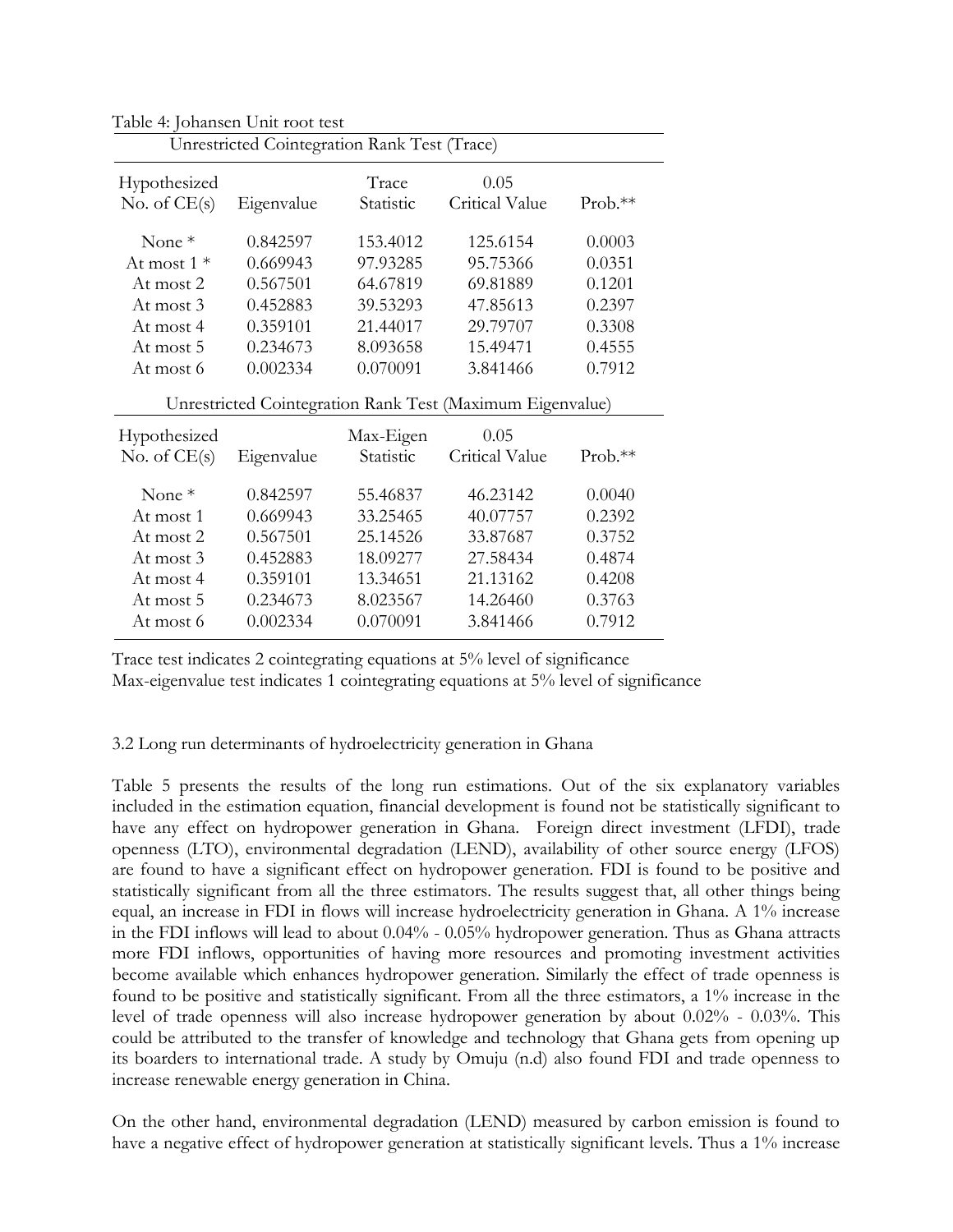in the deterioration of the environment will reduce hydropower generation by about 0.4%. Generating power from hydro sources is influenced by a number of or environmental or geographical factors such as precipitation, flow of river and topography. Degrading the environment in one way or the other affect precipitation, flow of river and the topography thereby reducing hydropower generation. Ghana has on many occasions suffered from this whenever the northern part of the country experience late rainfall as the Volta river on which the main hydro power plants the Akosombo plant and the Kpong plants have been built takes it source from northern Ghana. Carbon emission which also contributes to climate change could account for changes in the rainfall pattern which end up affecting the volume of water in the dam needed to generate power.

Availability of alternative source of energy (LFOS) has a negative and significant coefficient indicating a negative relationship between that and hydropower generation. The absence of other energy sources like oil and coal makes the country more dependent of hydro in generating power for its citizens as it is in the case of Japan and Switzerland. The availability of such energy resources could offer cheap or affordable alternative in generating power and this would make the country not to relent in developing its hydro project. Ghana does not rely solely on hydro to generate electricity but also on fossil source of fuel and the reliance on the latter has increased tremendously in recent times. This could therefore be associated with the decreasing hydropower generation in the country. So in the long run a one percent increase in alternate source of energy will reduce hydropower generation by approximately 0.32%.

A careful look at the estimated coefficients reveal the alternate source of energy (LFOS) and environmental degradation (LEND) have the stronger negative impact. LFOS ranges from negative 0.31-0.34 while LEND ranges from negative  $0.3 - 0.4$ . On the other hand the positive coefficients of (foreign direct investment) LFDI ranges between 0.03-0.5 and 0.02-0.028 for trade (LTO). The implication is the negative effects of environmental degradation and availability of other sources of energy on hydropower generation outweigh the positive effects of trade openness and foreign direct investment.

| rabic of Hong run Houndee    |              |              |              |  |  |  |
|------------------------------|--------------|--------------|--------------|--|--|--|
| <b>Explanatory Variables</b> | <b>FMOLS</b> | <b>CCR</b>   | <b>DOLS</b>  |  |  |  |
| <b>LFDI</b>                  | $0.0461***$  | $0.0437***$  | $0.0304**$   |  |  |  |
|                              | (4.2441)     | (3.1782)     | (2.5377)     |  |  |  |
| <b>LFOS</b>                  | $-0.3249***$ | $-0.3434***$ | $-0.3193***$ |  |  |  |
|                              | $(-4.9682)$  | $(-3.6490)$  | $(-4.1906)$  |  |  |  |
| <b>LEND</b>                  | $-0.3885***$ | $-0.3972***$ | $-0.2971***$ |  |  |  |
|                              | $(-7.5784)$  | $(-6.3709)$  | $(-6.5679)$  |  |  |  |
| <b>LTO</b>                   | $0.0238**$   | $0.0276**$   | $0.0185*$    |  |  |  |
|                              | (2.7005)     | (2.4335)     | (1.8136)     |  |  |  |
| LMS                          | $-0.0025$    | $-0.0146$    | 0.0305       |  |  |  |
|                              | $(-0.0450)$  | $(-0.2500)$  | (0.5414)     |  |  |  |
| Constant term                | 8.7391***    | 8.3725***    | 8.3507***    |  |  |  |
|                              | (13.3730)    | (7.7884)     | (11.4583)    |  |  |  |
| Adj. R-squared               | 0.81         | 0.81         | 0.7976       |  |  |  |
| Durbin-Watson stat           | 2.19         | 2.18         | 2.0288       |  |  |  |

Table 5: Long-run Estimate

\*\*\* and \*\* indicate significance level at  $1\%$  and  $5\%$  respectively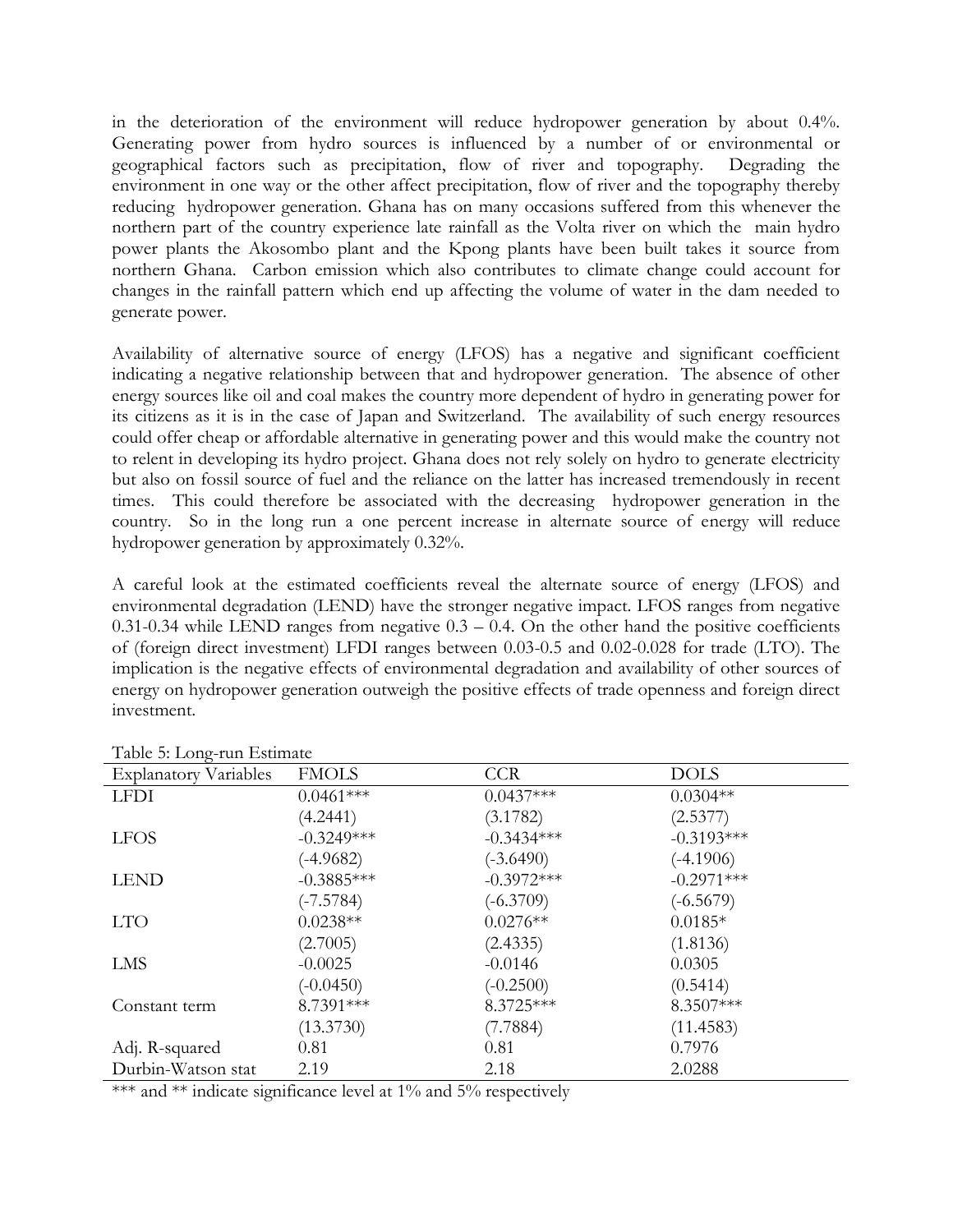To investigate further into this the variance decomposition method is applied to delineate the actual contribution of foreign direct investment, trade, environmental degradation and alternate source of energy to hydropower generation in Ghana. In other words, the variance decomposition is used to estimate the percentage of every one standard deviation shock in hydropower generation explained by foreign direct investment, trade, environmental degradation and alternate source of energy. The variance decomposition result as shown in Table 6 indicates all the variables seems to increase their share of the shock in hydropower generation. However, like the results from the FMOLS, DOLS and CCR environmental degradation and availability of other source of energy take the greater share whiles trade and foreign direct investment take the smaller share. For instance environmental degradation increases its contribution from 17.67% in the second period to 17.83% in the sixth period and then to 21.70% in the tenth period. Also the contribution of alternate source of energy increases from 14.17% in the second period to 22.96% in the sixth period and to about 23% in the tenth period. For trade, its contribution increases from 2.30% in the second period to 4.42% in the tenth period whiles foreign direct investment share in the shock of hydropower generation increases from 2.57% in period two to 6.21% in the tenth period.

| Period         | S.E.     | LEC      | LFDI     | <b>LFOS</b> | LCO      | LTO      |
|----------------|----------|----------|----------|-------------|----------|----------|
| 1              | 0.082447 | 100,0000 | 0.000000 | 0.000000    | 0.000000 | 0.000000 |
| 2              | 0.109438 | 63.30216 | 2.566841 | 14.17166    | 17.66424 | 2.295095 |
| 3              | 0.124326 | 50.87755 | 3.197031 | 25.69113    | 18.12092 | 2.113369 |
| $\overline{4}$ | 0.125670 | 49.96011 | 3.130459 | 25.47919    | 17.75805 | 3.672191 |
| 5              | 0.130085 | 49.42172 | 5.410910 | 23.95424    | 16.57363 | 4.639499 |
| 6              | 0.132880 | 48.50745 | 6.257461 | 22.95862    | 17.82961 | 4.446858 |
| 7              | 0.135190 | 46.92182 | 6.149653 | 22.24943    | 20.16323 | 4.515857 |
| 8              | 0.136550 | 46.32686 | 6.070772 | 21.95448    | 21.21318 | 4.434716 |
| 9              | 0.137793 | 45.55449 | 6.177345 | 22.39635    | 21.44994 | 4.421879 |
| 10             | 0.139248 | 44.66597 | 6.208552 | 22.99862    | 21.70251 | 4.424346 |

Table 6: Cholesky decomposition analysis

## **4. Conclusion and policy implication**

This paper has investigated the long run determinants of hydropower generation in Ghana since generation over the years has not only been low but also been reducing in the midst of growing demand for electricity in Ghana and efforts to deal with the global menace of climate change. Following from theoretical and empirical studies, hydropower generation is modeled as a function of trade openness, foreign direct investment, environmental degradation, alternate source of energy and financial development using time series data from 1975 to 2011. Unit root test by ADF and the PP tests showed all the variables integrated of the order one. Again, cointegration test indicated a long run relationship between the variables. Employing cointegration estimation techniques of FMOLS, CCR and DOLS it came to bear that Ghana's hydropower generation over the study period is positively influenced by trade openness and foreign direct investment at a statistically significance levels but negatively influenced by environmental degradation and alternate source of energy. A comparison of the estimated coefficients indicates the negative effects of environmental degradation and alternative energy source outweigh the positive effects of trade and foreign direct investment. A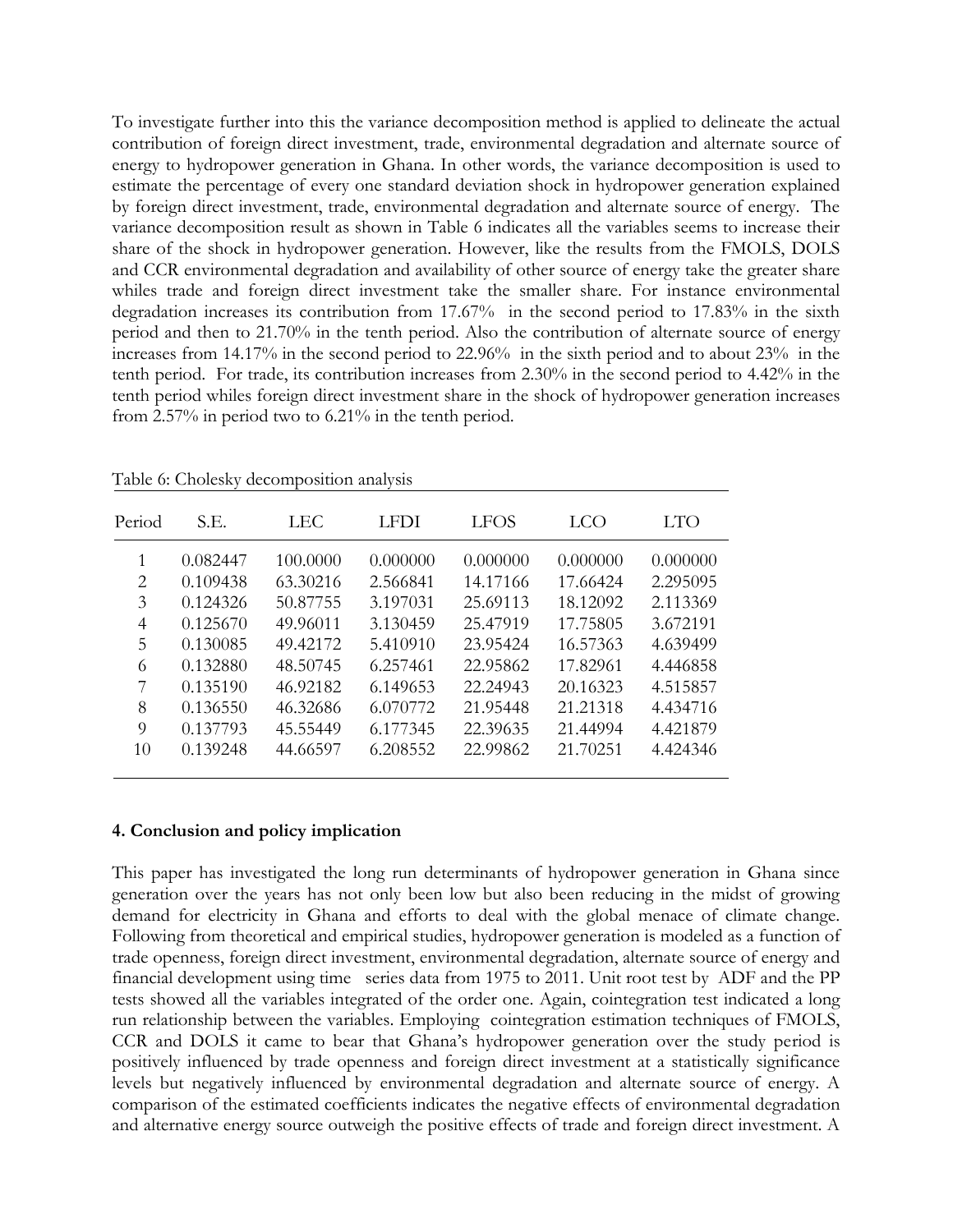further investigation using the Cholesky impluse decomposition analysis showed a deviation in the hydropower generation is attributed more to environmental degradation and alternate source of energy than trade and foreign direct investment.

The findings of the study have some policy implications. First of all opening up the economy up to trade and attracting foreign direct investment inflows is crucial to enhance hydropower in Ghana. Also efforts should be made by government to reduce the negative influence of alternative source of energy. Thus conscious measures should be made to reduce reliance on such energy source as fossil fuel that the country partly relies on to generate electricity and also used for other industrial activities.

# References

Ackah I, Kizys R. 2015. Green growth in oil producing African countries: A panel data analysis of renewable energy demand. Renewable and Sustainable Energy Reviews 50:1157–1166

Ackah I, Adu F, Takyi RO. 2014. On the Demand Dynamics of Electricity in Ghana: Do Exogenous Non-Economic Variables Count? International Journal of Energy Economics and Policy, 4(2), 149-153

Ackah I, Adu F. 2013. Modelling Gasoline Demand in Ghana: A Structural Time Series. International Journal of Energy Economics and Policy, 4(1):76-82

Ackah I. Adu F. 2014. The Impact of Energy Consumption and Total Factor Productivity on Economic Growth Oil Producing African Countries. Bulletin of Energy Economics, 2(2), 28-40

Adom PK. 2011. Electricity Consumption-Economic Growth Nexus: The Ghanaian Case. International Journal of Energy Economics and Policy, 1(1), 18-31

Adom PK, Kwakwa PA. 2014. Effects of changing trade structure and technical characteristics of the manufacturing sector on energy intensity in Ghana. Renewable and Sustainable Energy Reviews 35 (2014) 475–483

Adom PK, Bekoe W, Akoena SKK. 2012. Modelling aggregate domestic electricity demand in Ghana: an autoregressive distributed lag bounds cointegration approach. Energy Policy 42: 530–537

Adom PK, Bekoe W. 2012. Conditional dynamic forecast of electrical energy consumption requirements in Ghana by 2020: a comparison of ARDL and PAM. Energy 44: 367–380

Adom PK, Bekoe W. 2013. Modelling electricity demand in Ghana revisited: The role of policy regime changes. Energy Policy 61:42–50

Adom PK. 2013. Time-varying analysis of aggregate electricity demand in Ghana: a rolling analysis. OPEC Energy Review 37(1): 63-80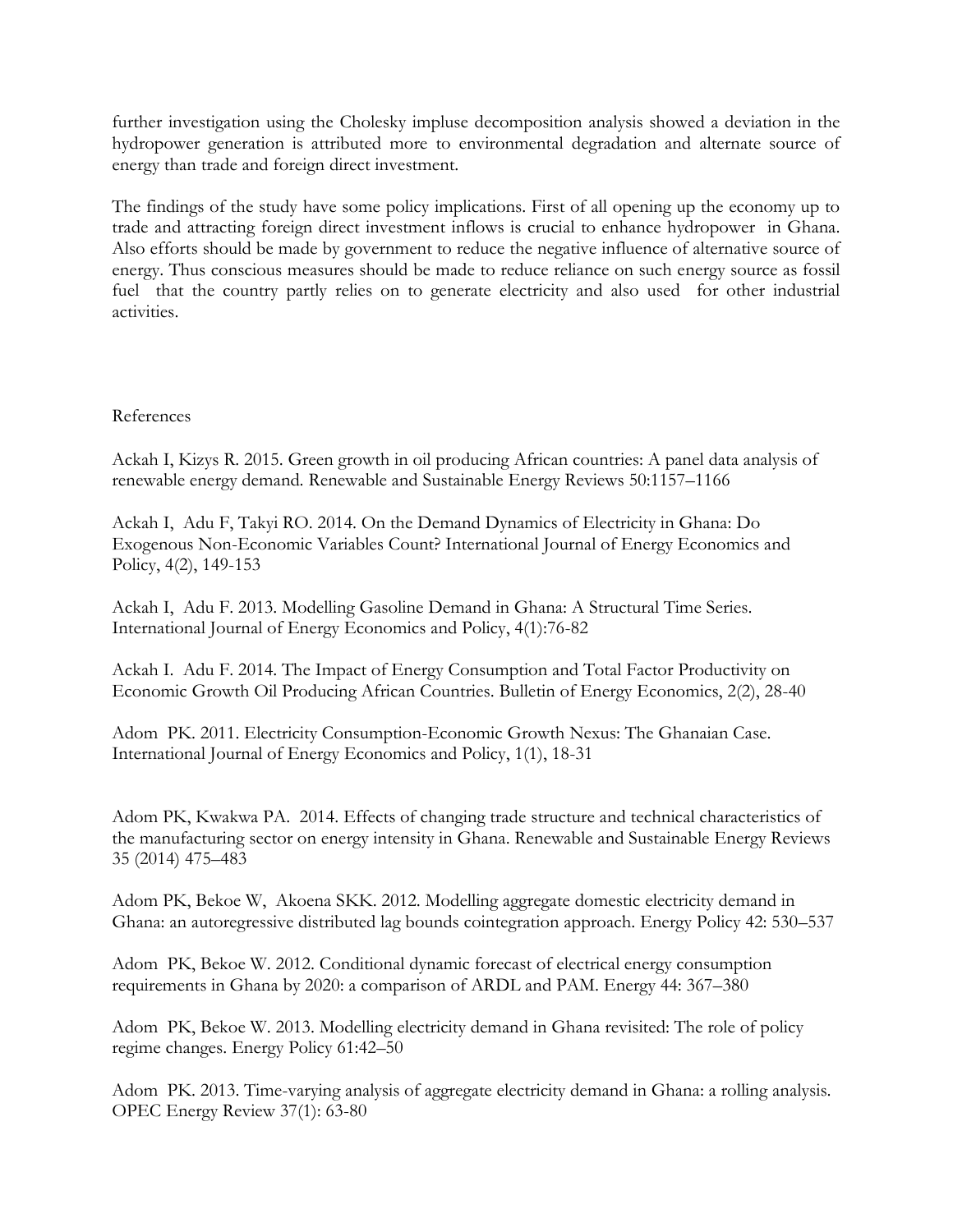Alfaro LA, Chanda S, Kalemli-Ozcan S, Sayek S. 2004. FDI and economic growth: The role of local financial markets. J. Inter. Econ., 64(1): 89-112.

Apergis N, Payne JE. Renewable energy consumption and economic growth: evidence from a panel of OECD countries. Energy Policy, 2010a. *38:* 656-60.

Apergis N, Payne JE. Renewable energy consumption and growth in Eurasia. Energy Econ 2010b. 32(6):1392–1397.

Apergis N, Payne JE. The renewable energy consumption-growth nexus in Central America. Appl Energy 2011. 88:343-347.

Apergis N, Payne JE. Renewable and non-renewable energy consumption growth nexus: evidence from a panel error correction model. Energy Econ. 2012. 34:733-738

Apergis N, Payne JE, Menyah K, Wolde-Rufael Y. 2010.On the causal dynamics between emissions, nuclear energy, renewable energy, and economic growth. Ecological Economics. 69: 2255-2260

Asiedu MK. 2013. Trade liberalization and growth: The Ghanaian experience. Journal of Economics and Sustainable Development. 4(5): 125–135.

Bildirici, ME. 2013. The Analysis of Relationship Between Economic Growh and Electricity Consumption in Africa by ARDL Method. Energy Economics Letters. 2013(1):1-14

Borensztein EJ, Gregorio JD, J-W. Lee, 1998. How does foreign direct investment affect economic growth? J. Inter. Econ., 45(1): 115-135

Dickey DA, Fuller WA. 1979. Distribution of the estimators for autoregressive time series with a unit root. Journal of the American Statistical Association. 74: 427-431.

Dramani, JB, Tandoh F, Tewari DD. 2012. Structural breaks, electricity consumption and economic growth: Evidence from Ghana. African Journal of Business Management. 6(22): 6709- 6720

Engle RF, Granger CWJ. 1987. Co-integration and Error Correction: Representation, Estimation and Testing. Econometrica. 55: 251-276

Farhani S. 2013. Renewable energy consumption, economic growth and CO2 emissions: Evidence from selected MENA countries. Energy Economics Letters. 1(2): 24-41.

Freckleton M, Wright A, Craigwell R. 2012. Economic growth, foreign direct investment and corruption indeveloped and developing countries. Journal of Economic Studies 39(6): 639-652

Johansen, S. 1995. Likelihood-Based Inference in Cointegrated Vector Autoregressive Models . Oxford University Press, Oxford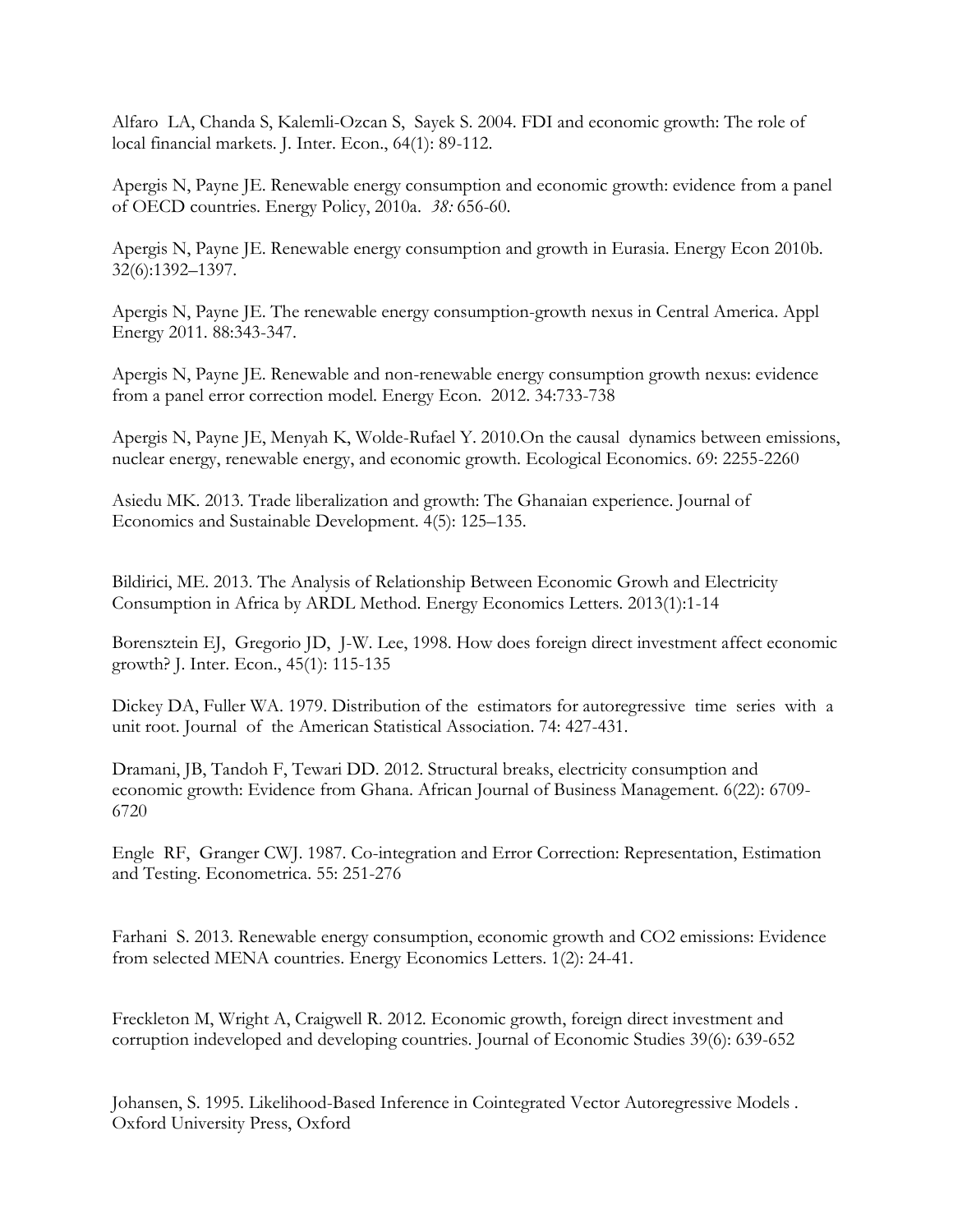Jebli MB, Youssef SB, Ozturk I. 2016. Testing environmental Kuznets curve hypothesis: The role of renewable and non-renewable energy consumption and trade in OECD countries Ecological Indicators 60: 824–831

Jebli MB, Youssef SB. 2015a. The environmental Kuznets curve, economic growth, renewable and non-renewable energy, and trade in Tunisia. Renew. Sustain. Energy Rev. 47: 173–185.

Jebli MB, Youssef SB 2015b. Output, renewable and non-renewable energy consumption and international trade: evidence from a panel of 69 countries. Renew. Energy. 83: 799–808.

International Finance Corporation. 2015. Hydroelectric Power A Guide for Developers and Investors. Washington, DC. © International Finance Corporation. <https://openknowledge.worldbank.org/handle/10986/22788>

Jebli MB, Youssef SB and Ozturk I. 2015. The Role of Renewable Energy Consumption and Trade: Environmental Kuznets Curve Analysis for Sub-Saharan Africa Countries. African Development Review, 27(3): 288–300

Karimu, A. 2013. Cooking fuel preferences among Ghanaian Households: an empirical analysis. Department of Economics, Umeå School of Business and Economics, Umeå University Doctorial thesis

Kuunibe N, Issahaku H, Nkegbe PK. 2013. Wood Based Biomass Fuel Consumption in the Upper West Region of Ghana: Implications for Environmental Sustainability. Journal of Sustainable Development Studies 3(2): 181-198

Kwakwa, PA. 2011. Disaggregated energy consumption and economic growth in Ghana International Journal of Energy Economics and Policy 2(1): 34-40.

Kwakwa PA, Wiafe ED, Alhassan H. 2013. Households Energy Choice in Ghana. Journal of Empirical Economics 1(3): 96-103

Kwakwa PA, Arku FS, Aboagye S. 2014. Environmental Degradation Effect of Agricultural and Industrial Growth in Ghana. Journal of Rural and Industrial Development, 2:2, 23-29

Kwakwa PA. 2014. Energy-growth nexus and energy demand in Ghana: a review of empirical studies. Applied Research Journal 1:1, 28 – 38

Kwakwa PA, Aboagye S. 2014. Energy consumption in Ghana and the story of economic growth, industrialization, trade openness and urbanization. Asian Bulletin of Energy Economics and Technology. 1 (1): 1-5.

Manyo-Plange, NC. 2011. The Changing Climate of Household Energy. Determinants of Cooking Fuel Choice in Domestic Settings in Axim, Ghana. Retrieved from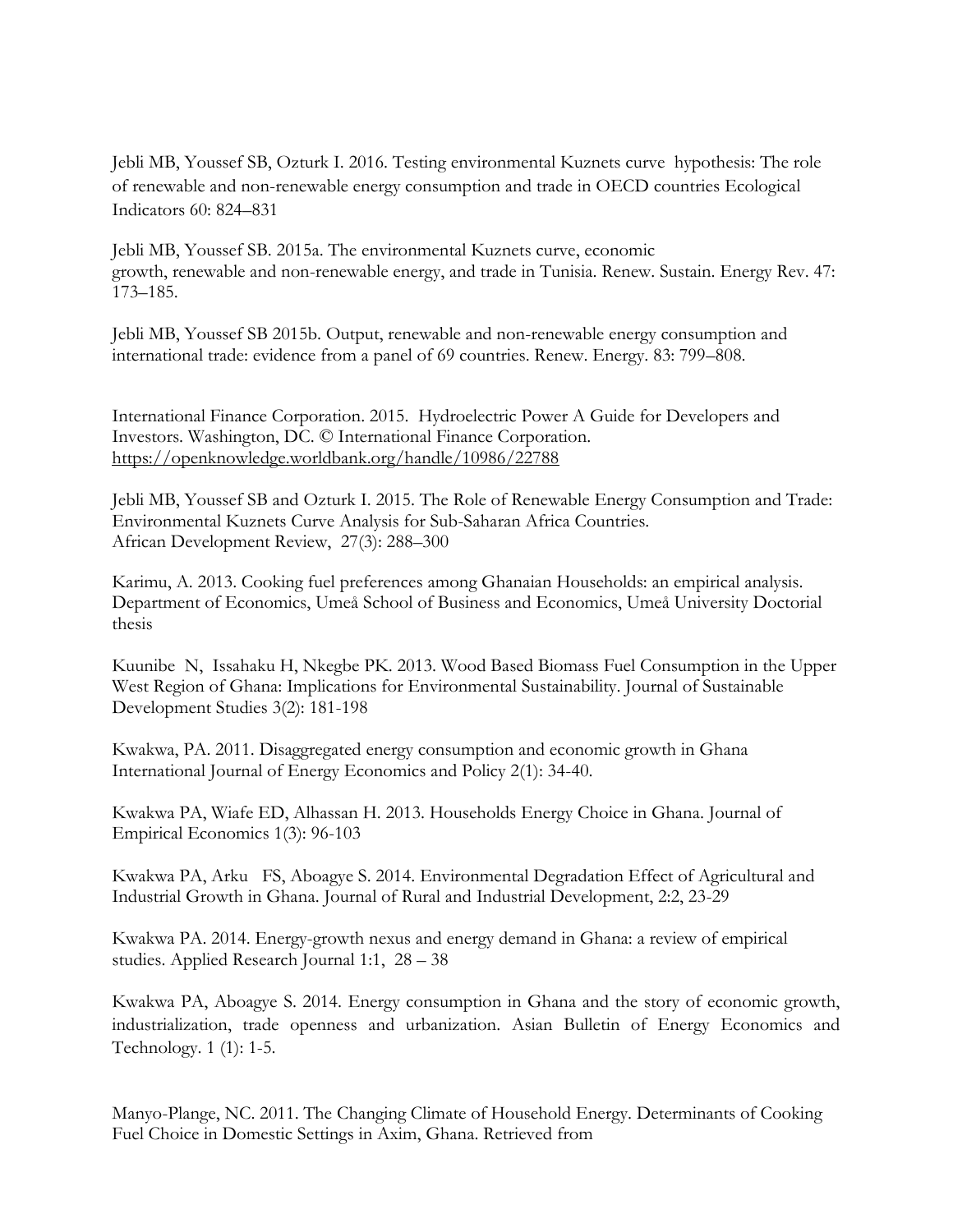[http://www.cleancookstoves.org/resources\\_files/the-changing-climate-of.pdf](http://www.cleancookstoves.org/resources_files/the-changing-climate-of.pdf) 

Mensah JT, Adu G. 2013. An empirical analysis of household energy choice in Ghana. Swedish University of Agricultural Sciences, Department of Economics, Working Paper Series 2013: Uppsala

Mehrara M, Rezaei S, Razi HD. 2015.Determinants of Renewable Energy Consumption among ECO countries; Based on Bayesian Model Averaging and Weighted-average Least Square. International Letters of Social and Humanistic Sciences, 54: 96-109

Omoju EO. Nd. Determinants of renewable energy development in China. [www.iaee.org/en/publications/proceedingsabstractpdf.aspx?id=12709](http://www.iaee.org/en/publications/proceedingsabstractpdf.aspx?id=12709)

Omri A, Daly S, Nguyen DK. 2015. A robust analysis of the relationship between renewable energy consumption and its main drivers. Applied Economics. 47:28, 2913–292

Phillips PCB, Perron P. 1988. Testing for a unit root in time series regression. Biometrika 75:335-346

Park JY. Canonical cointegrating regressions. Econometrica 1992;60 (1):119–43.

Phillips PCB, Ouliaris S. Asymptotic properties of residual based tests for cointegration. Econometrica 1990;58:165–94.

Phillips PCB, Hansen BE. Statistical inference in instrumental variables regression with I(1) processes. Rev Econ Stud 1990;57:99–125.

PSEC and GRIDCo. 2010. Ghana wholesale power reliability assessment. Final report; 2010. [http://www.gridcogh.com/media/photos/forms/rel](http://www.gridcogh.com/media/photos/forms/rel-assessment/2010_GRIDCo_Reliability_Assessment_Report.pdf)[assessment/2010\\_GRIDCo\\_Reliability\\_Assessment\\_Report.pdf](http://www.gridcogh.com/media/photos/forms/rel-assessment/2010_GRIDCo_Reliability_Assessment_Report.pdf)

Rafiq S, Bloch H, Salim R. 2014. Determinants of renewable energy adoption in China and India: a comparative analysis. Applied Economics 46(22): 2700-2710

Sadorsky P. 2009a. Renewable energy consumption, CO2 emissions and oil prices in the G7 countries, Energy Economics. 37: 456–62

Sadorsky P. 2009b. Renewable energy consumption and income in emerging economies, Energy Policy. 37:4021–28.

Sakyi D, Commodore R, Opoku EEO. 2015.Foreign Direct Investment, Trade Openness and Economic Growth in Ghana: An Empirical Investigation. Journal of African Business, 16: 1–2, 1–15